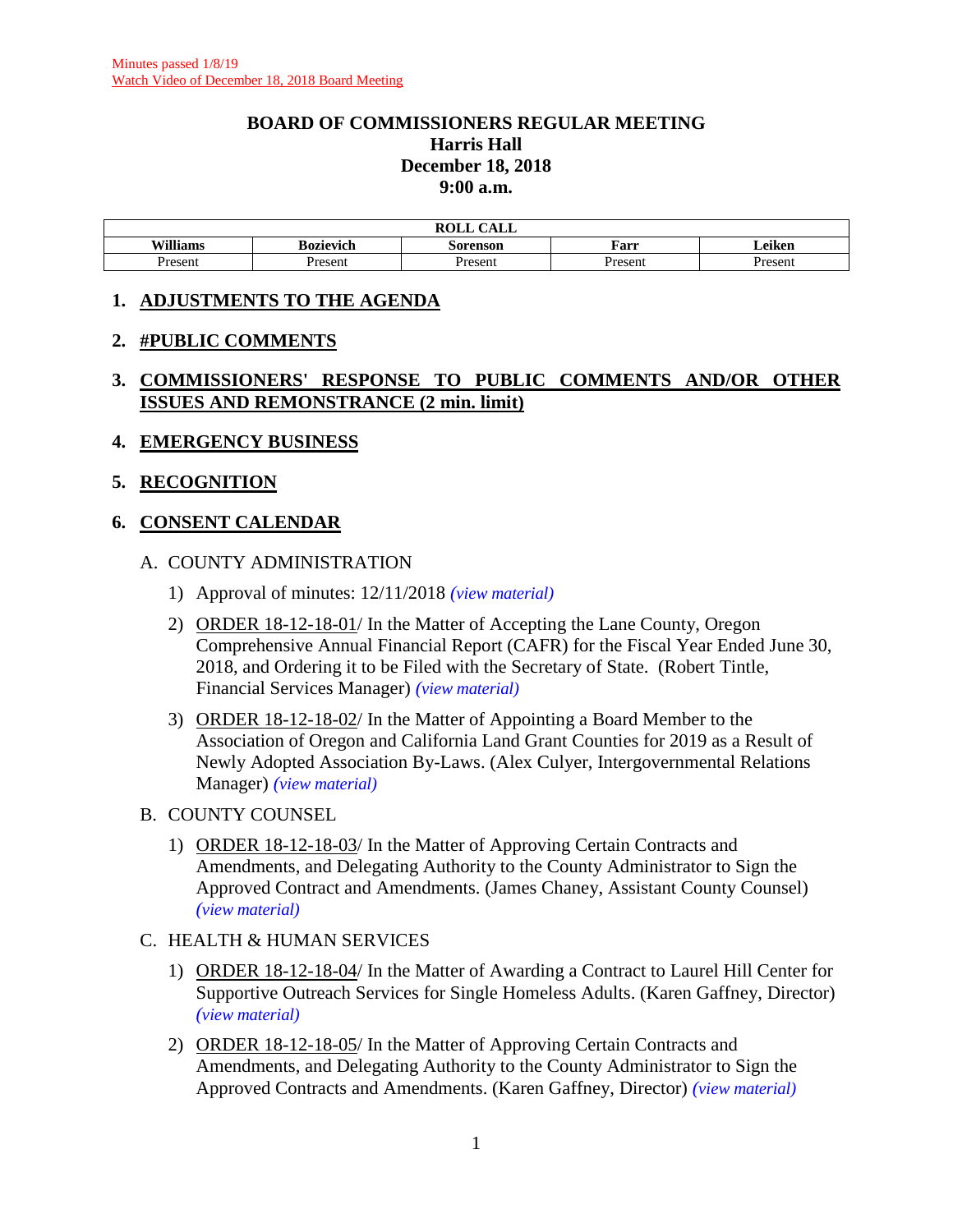3) ORDER 18-12-18-06/ In the Matter of Appointing One Returning Member to the Mental Health Advisory/Local Alcohol and Drug Planning Committee. (Karen Gaffney, Director) *(view [material\)](http://www.lanecounty.org/UserFiles/Servers/Server_3585797/File/Government/BCC/2018/2018_AGENDAS/121818agenda/T.6.C.3.pdf)*

## D. PUBLIC WORKS

- 1) ORDER 18-12-18-07/ In the Matter of Delegating Authority to the County Administrator to Award a Contract for Police Vehicle Outfitting Services, and Granting Authority to the County Administrator to Execute the Contract. (Michael Johns, General Services Manager) *(view [material\)](http://www.lanecounty.org/UserFiles/Servers/Server_3585797/File/Government/BCC/2018/2018_AGENDAS/121818agenda/T.6.D.1.pdf)*
- 2) ORDER 18-12-18-08/ In the Matter of Authorizing an Access Easement Over County Owned Property Identified as Map No. 17-03-31-11-01400, 540 Oak St., Eugene, for the Benefit of MD Commons, LLC. (Jeff Turk, Property Management Officer 2) *(view [material\)](http://www.lanecounty.org/UserFiles/Servers/Server_3585797/File/Government/BCC/2018/2018_AGENDAS/121818agenda/T.6.D.2.pdf)*
- 3) ORDER 18-12-18-09/ In the Matter of Authorizing the County Administrator to Execute a 99-year lease agreement with MD Commons, LLC for County Owned Property Identified as Map No. 17-03-31-11-02100, Parking Lot on NW Corner of  $6<sup>th</sup>$ and Oak St. (Jeff Turk, Property Management Officer 2) *(view [material\)](http://www.lanecounty.org/UserFiles/Servers/Server_3585797/File/Government/BCC/2018/2018_AGENDAS/121818agenda/T.6.D.3.pdf)*
- 4) ORDER 18-12-18-10/ In the Matter of Authorizing the Sale of County Owned Property for \$150,000 to Peter Kryl, Map No. 17-03-36-32-03100, 1436 Main St., Springfield. (Jeff Turk, Property Management Officer 2) *(view [material\)](http://www.lanecounty.org/UserFiles/Servers/Server_3585797/File/Government/BCC/2018/2018_AGENDAS/121818agenda/T.6.D.4.pdf)*
- 5) ORDER 18-12-18-11/ In the Matter of Authorizing the Sale of County Owned Property for \$17,350 to the Estate of Ronald L. Richardson, Map No. 17-02-31-13- 06800, 305 38 St., Springfield. (Jeff Turk, Property Management Officer 2) *(view [material\)](http://www.lanecounty.org/UserFiles/Servers/Server_3585797/File/Government/BCC/2018/2018_AGENDAS/121818agenda/T.6.D.5.pdf)*

| <b>MOTION: Leiken</b>               |            | <b>COMMENTS:</b> |
|-------------------------------------|------------|------------------|
| <b>SECOND: Williams</b>             |            |                  |
| VOTE                                |            |                  |
| Vote<br><b>Name</b>                 |            |                  |
| Commissioner Jay Bozievich          | <b>YES</b> |                  |
| Commissioner Peter Sorenson         | <b>YES</b> |                  |
| <b>Commissioner Pat Farr</b><br>YES |            |                  |
| Commissioner Sid Leiken             | <b>YES</b> |                  |
| Commissioner Gary Williams          | <b>YES</b> |                  |

## **7. PUBLIC WORKS**

A. SECOND READING AND PUBLIC HEARING/ ORDINANCE PA 1364/ In the Matter of Amending the Rural Comprehensive Plan (RCP) To Adopt the Lane County Parks & Open Space Master Plan, Adopt the Howard Buford Recreational Area (HBRA) Habitat Management Plan, and Adopt the 1994 HBRA Master Plan That Was Previously Adopted as Part of the Eugene-Springfield Metropolitan Area General Plan (Metro Plan) that has Since Been Amended to No Longer Include HBRA, as Special Purpose Plans of the RCP; And Adopting a Savings and Severability Clause;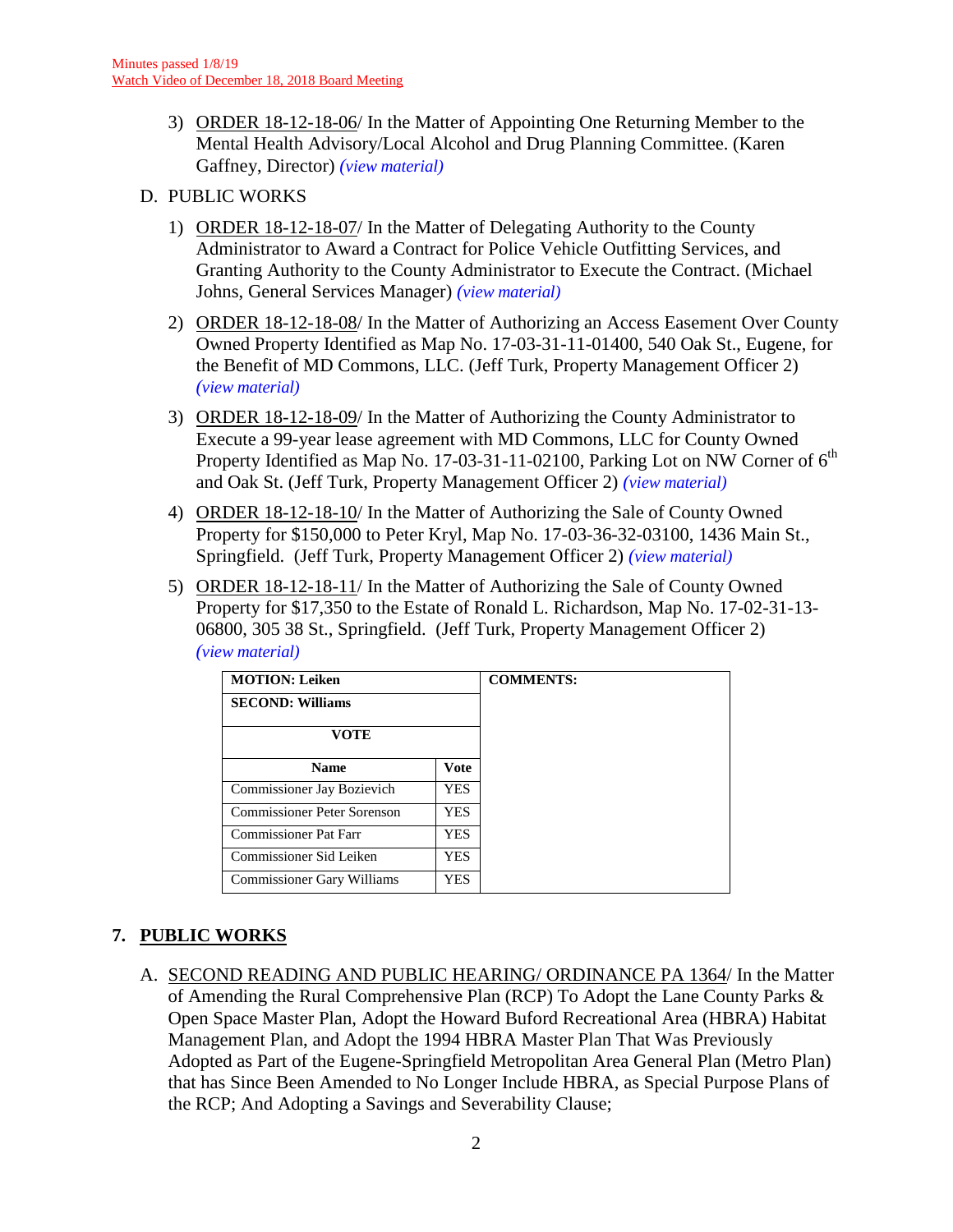| <b>MOTION: Sorenson</b>           |            |  |
|-----------------------------------|------------|--|
| <b>SECOND: Williams</b>           |            |  |
| <b>VOTE</b>                       |            |  |
| Vote<br><b>Name</b>               |            |  |
| Commissioner Jay Bozievich        | <b>YES</b> |  |
| Commissioner Peter Sorenson       | <b>YES</b> |  |
| <b>Commissioner Pat Farr</b>      | <b>YES</b> |  |
| Commissioner Sid Leiken           | <b>YES</b> |  |
| <b>Commissioner Gary Williams</b> | <b>YES</b> |  |

ORDINANCE NO. 18-12/In the Matter of Amending Lane Code 16.400 to Add a Reference to Plan Components Adopted with Ordinance No. PA 1364 and Adopting a Savings and Severability Clause. (Department File No. 509-PA18-05762). (PM & NBA 12/04/2018) (Brett Henry, Parks Division Manager) (estimate 60 minutes) (**9:30 a.m. Time Certain)** *(view [12/4/2018 material\)](http://www.lanecounty.org/UserFiles/Servers/Server_3585797/File/Government/BCC/2018/2018_AGENDAS/120418agenda/T.13.A.pdf)*

| <b>MOTION: Sorenson</b>                   |      | <b>COMMENTS:</b> |
|-------------------------------------------|------|------------------|
| <b>SECOND: Williams</b>                   |      |                  |
| VOTE                                      |      |                  |
| <b>Name</b>                               | Vote |                  |
| Commissioner Jay Bozievich                | YES  |                  |
| <b>Commissioner Peter Sorenson</b>        | YES. |                  |
| Commissioner Pat Farr                     | YES  |                  |
| Commissioner Sid Leiken                   | YES  |                  |
| <b>Commissioner Gary Williams</b><br>YES. |      |                  |

## **8. COUNTY COUNSEL**

A. Announcements

## **9. COUNTY ADMINISTRATION**

- A. Announcements
- B. PRESENTATION/ Lane County Courthouse Scoping Study Presentation. (Steve Mokrohisky, County Administrator; James Chaney, Assistant County Counsel; James Robertson , Robertson Sherwood Architects; Randy Nishimura, Robertson Sherwood Architects; Carla Weinheimer, DLR Group; Todd Orr, DLR Group) (estimate 30 minutes) *(view [material\)](http://www.lanecounty.org/UserFiles/Servers/Server_3585797/File/Government/BCC/2018/2018_AGENDAS/121818agenda/T.9.B.pdf)*
- C. DISCUSSION/ Lane County Courthouse Replacement Update. (Steve Mokrohisky, County Administrator) (estimate 60 minutes) *(view [material\)](http://www.lanecounty.org/UserFiles/Servers/Server_3585797/File/Government/BCC/2018/2018_AGENDAS/121818agenda/T.9.C.pdf)*
- D. ORDER 18-12-18-12/ In the Matter of Delegating Authority to the County Administrator to Complete the Purchase of the Former Eugene City Hall Lot from the City of Eugene and Sell the Butterfly Lot to the City of Eugene and the Urban Renewal Agency of the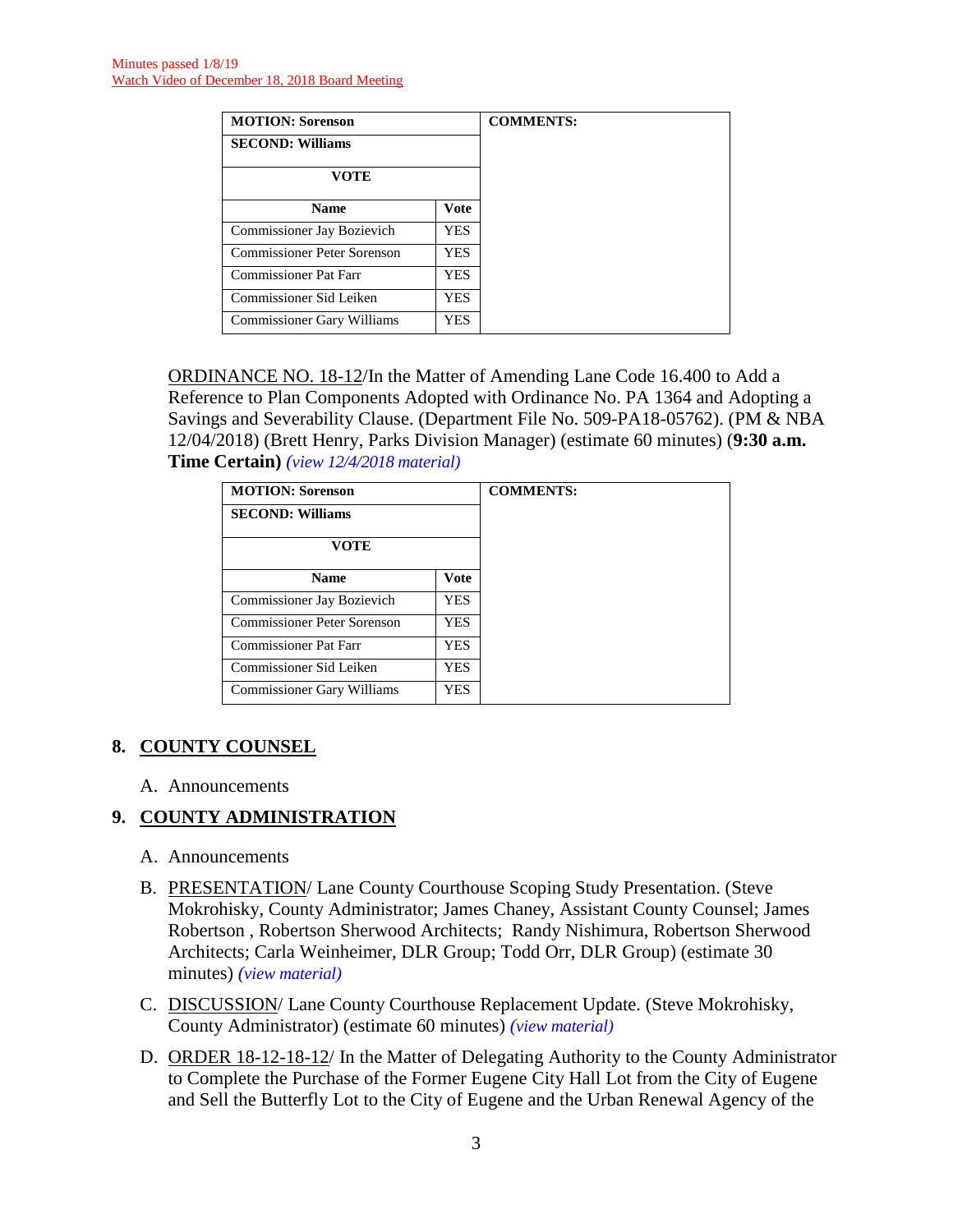City of Eugene. (James Chaney, Assistant County Counsel) (estimate 5 minutes) *(view [material\)](http://www.lanecounty.org/UserFiles/Servers/Server_3585797/File/Government/BCC/2018/2018_AGENDAS/121818agenda/T.9.D.pdf)*

| <b>MOTION: Farr</b>               |            |
|-----------------------------------|------------|
| <b>SECOND: Sorenson</b>           |            |
| VOTE                              |            |
| Vote<br><b>Name</b>               |            |
| <b>Commissioner Jay Bozievich</b> | YES.       |
| Commissioner Peter Sorenson       | YES.       |
| <b>Commissioner Pat Farr</b>      | YES        |
| Commissioner Sid Leiken           | <b>YES</b> |
| <b>Commissioner Gary Williams</b> | YES.       |

## **10. COMMISSIONERS' BUSINESS**

- A. Announcements
- B. Agenda Team Requests / Work Session Requests

#### **11. EXECUTIVE SESSION as per ORS 192.660**

(BCC Conference Room)

#### **12. OTHER BUSINESS**

#### **Recess**

## **TUESDAY, DECEMBER 18, 2018 – REGULAR MEETING**

(1:30 p.m.) (Harris Hall)

## **13. PUBLIC WORKS**

A. SECOND READING AND PUBLIC HEARING/ ORDINANCE 18-11/ In the Matter of Amending Lane Code Chapter 3 to Update Small and Large Gathering License Requirements. (LC 3.995);

| <b>MOTION: Sorenson</b>                         | <b>COMMENTS: Continue the public</b>                                       |                                                            |
|-------------------------------------------------|----------------------------------------------------------------------------|------------------------------------------------------------|
| <b>SECOND: Williams</b>                         | hearing and keep the record open.<br>Third reading and public hearing will |                                                            |
| VOTE                                            |                                                                            | be Tuesday, January 29, 2019 at 1:30<br>p.m. Time Certain. |
| <b>Name</b>                                     | <b>Vote</b>                                                                |                                                            |
| Commissioner Jay Bozievich                      | <b>YES</b>                                                                 |                                                            |
| Commissioner Peter Sorenson<br><b>YES</b>       |                                                                            |                                                            |
| <b>Commissioner Pat Farr</b><br>N <sub>O</sub>  |                                                                            |                                                            |
| Commissioner Sid Leiken                         | YES                                                                        |                                                            |
| <b>Commissioner Gary Williams</b><br><b>YES</b> |                                                                            |                                                            |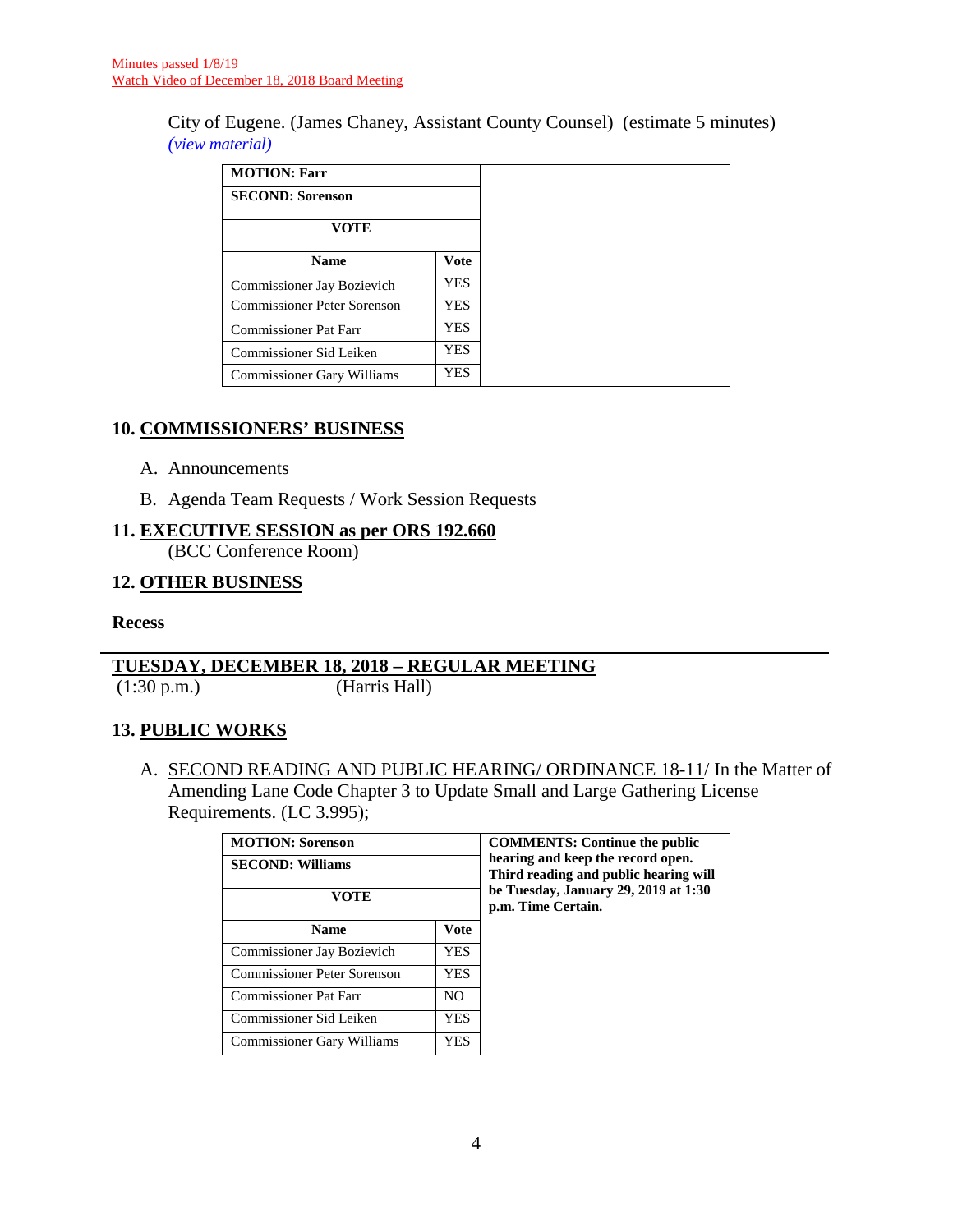ORDER 18-12-18-13/ In the Matter of Amending Lane Manual Chapter 5 to Revise Provisions Pertaining to Monetary Penalties Related to Gatherings (LM 5.020). (PM & NBA 12/04/2018) (Keir Miller, Planning Supervisor) (estimate 45 minutes) *(view [12/4/18 material\)](http://www.lanecounty.org/UserFiles/Servers/Server_3585797/File/Government/BCC/2018/2018_AGENDAS/120418agenda/T.13.B.pdf)*

| <b>MOTION: Sorenson</b>                   |            | <b>COMMENTS: Continue the public</b><br>hearing and keep the record open.<br>Third reading and public hearing will<br>be Tuesday, January 29, 2019 at 1:30<br>p.m. Time Certain. |
|-------------------------------------------|------------|----------------------------------------------------------------------------------------------------------------------------------------------------------------------------------|
| <b>SECOND: Williams</b>                   |            |                                                                                                                                                                                  |
| VOTE                                      |            |                                                                                                                                                                                  |
| <b>Name</b>                               | Vote       |                                                                                                                                                                                  |
| Commissioner Jay Bozievich                | <b>YES</b> |                                                                                                                                                                                  |
| Commissioner Peter Sorenson<br><b>YES</b> |            |                                                                                                                                                                                  |
| Commissioner Pat Farr<br>N <sub>O</sub>   |            |                                                                                                                                                                                  |
| Commissioner Sid Leiken<br>YES            |            |                                                                                                                                                                                  |
| <b>Commissioner Gary Williams</b><br>YES. |            |                                                                                                                                                                                  |

B. FOURTH READING AND DELIBERATIONS ORDINANCE PA 1363/ In the Matter of Amending the Lane County Rural Comprehensive Plan (RCP) to Add a Quarry to the Inventory of Significant Mineral and Aggregate Sites; Authorize Mining and Processing as Provided by Oregon Administrative Rules (OAR) 660-023-0180; Amending the RCP to Redesignate Lane From Forest (F) to Natural Resource: Mineral (NR:M), and Rezone that Land From Non-Impacted Forest Land (F-1) Zone to Quarry and Mine Operations (QM) Zone; Requiring Site Review of the Proposed Mining Operations Pursuant to Lane Code 16.257(4)(A)-(J); Repealing Ordinance PA 1343; and Adopting Savings and Severability Clauses. (Planning File No.: 509-PA18-05392 – Remand, and original files 509-PA15-05803 & 509-PA15-05804; Applicant: Old Hazeldell Quarry) (PM & NBA 09/11/2018, 09/25/2018, 11/27/2018) (Deanna Wright, Associate Planner) (estimate 30 minutes) *(view [9/11/18 material\)](http://www.lanecounty.org/UserFiles/Servers/Server_3585797/File/Government/BCC/2018/2018_AGENDAS/091118agenda/T.9.A.pdf) (view [9/25/18 material\)](http://www.lanecounty.org/UserFiles/Servers/Server_3585797/File/Government/BCC/2018/2018_AGENDAS/092518agenda/T.12.A.pdf) (view 11/27/18 [material\)](http://www.lanecounty.org/UserFiles/Servers/Server_3585797/File/Government/BCC/2018/2018_AGENDAS/112718agenda/T.13.C.pdf) (view new [material\)](http://www.lanecounty.org/UserFiles/Servers/Server_3585797/File/Government/BCC/2018/2018_AGENDAS/121818agenda/T.13.B.pdf)*

| <b>MOTION: Leiken</b>                    |     | <b>COMMENTS:</b> |
|------------------------------------------|-----|------------------|
| <b>SECOND: Williams</b>                  |     |                  |
| VOTE                                     |     |                  |
| Vote<br><b>Name</b>                      |     |                  |
| Commissioner Jay Bozievich               | YES |                  |
| Commissioner Peter Sorenson              | NO. |                  |
| <b>Commissioner Pat Farr</b><br>YES.     |     |                  |
| Commissioner Sid Leiken<br><b>YES</b>    |     |                  |
| <b>Commissioner Gary Williams</b><br>YES |     |                  |

## **14. HUMAN RESOURCES**

A. ORDER 18-12-18-14/ In the Matter of Approving the Tentative Agreement Between Lane County and the Federation of Oregon Parole and Probation Officers, Parole and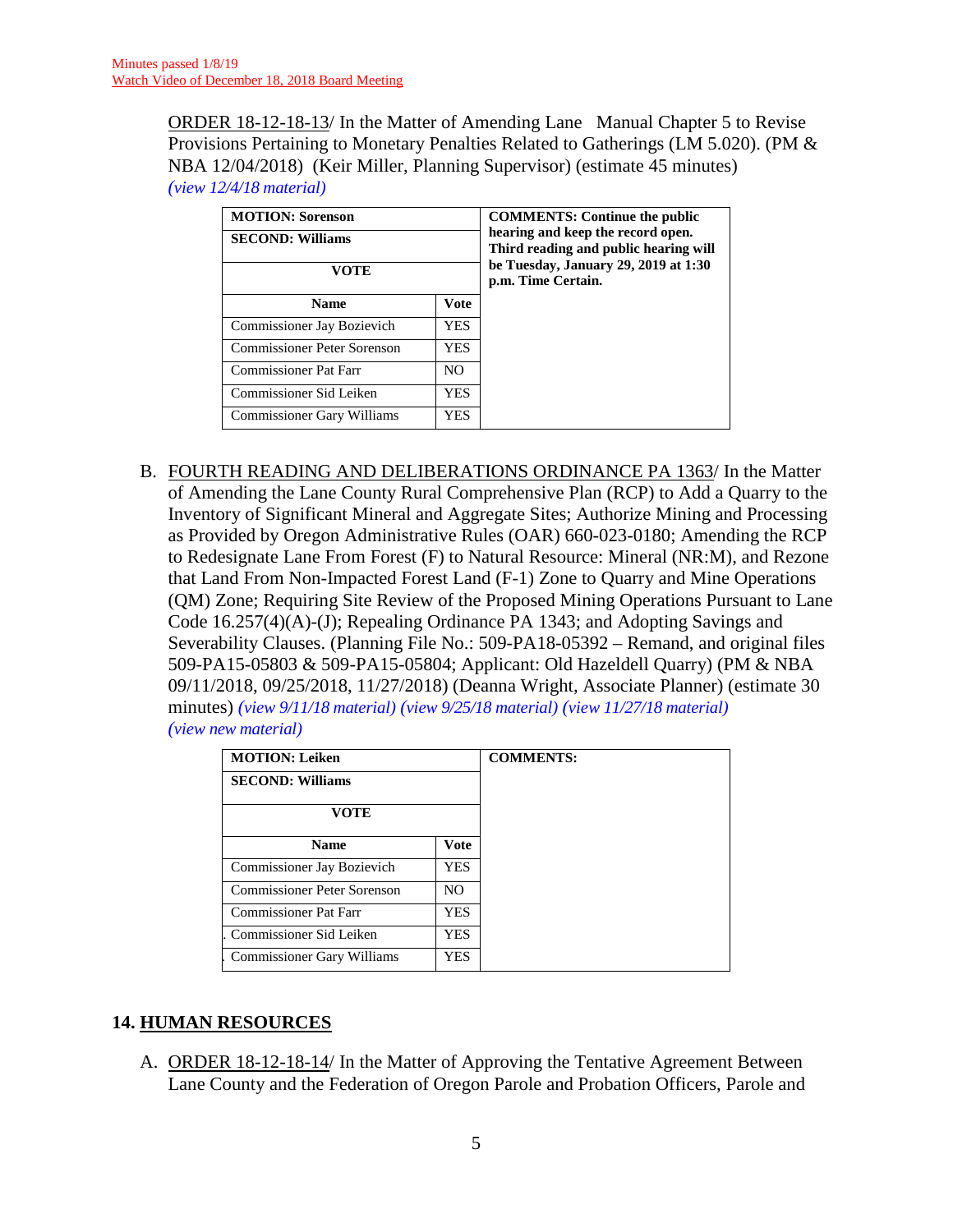Probation Unit. (Andrea Nagles, Assistant County Counsel; Inga Wood, Employee & Labor Relations Manager) (estimate 10 minutes) *(view [material\)](http://www.lanecounty.org/UserFiles/Servers/Server_3585797/File/Government/BCC/2018/2018_AGENDAS/121818agenda/T.14.A.pdf)*

| <b>MOTION: Sorenson</b>     |             | <b>COMMENTS:</b> |
|-----------------------------|-------------|------------------|
| <b>SECOND: Williams</b>     |             |                  |
| <b>VOTE</b>                 |             |                  |
| <b>Name</b>                 | <b>Vote</b> |                  |
| Commissioner Jay Bozievich  | YES         |                  |
| Commissioner Peter Sorenson | YES.        |                  |
| Commissioner Pat Farr       | YES         |                  |
| Commissioner Sid Leiken     | YES         |                  |
| Commissioner Gary Williams  | YES         |                  |

## **15. COUNTY ADMINISTRATION**

- A. DISCUSSION/ In the Matter of Presenting the FY 19-20 to FY 23-24 Lane County Capital Improvement Plan. ( Steve Mokrohisky, County Administrator; Mike Penwell, Capital Projects Manager; Christine Moody, Budget & Financial Planning Manager) (estimate 30 minutes) *(view [material\)](http://www.lanecounty.org/UserFiles/Servers/Server_3585797/File/Government/BCC/2018/2018_AGENDAS/121818agenda/T.15.A.pdf)*
- B. ORDER 18-12-18-15/ In the Matter of Delegating Authority to the County Administrator to Execute Ground Lease Agreements with Market District LLC for County Owned Real Property along 6<sup>th</sup> Ave in Downtown Eugene. (Greg Rikhoff, Director of Operations; Sebastian Tapia, Assistant County Counsel; Sarah Means, Community and Economic Development Manager) (estimate 20 minutes) *(view [material\)](http://www.lanecounty.org/UserFiles/Servers/Server_3585797/File/Government/BCC/2018/2018_AGENDAS/121818agenda/T.15.B.pdf)*

| <b>MOTION: Leiken</b>             |             | <b>COMMENTS:</b> |
|-----------------------------------|-------------|------------------|
| <b>SECOND: Williams</b>           |             |                  |
| VOTE                              |             |                  |
| <b>Name</b>                       | <b>Vote</b> |                  |
| Commissioner Jay Bozievich        | <b>YES</b>  |                  |
| Commissioner Peter Sorenson       | <b>YES</b>  |                  |
| <b>Commissioner Pat Farr</b>      | <b>YES</b>  |                  |
| Commissioner Sid Leiken           | <b>YES</b>  |                  |
| <b>Commissioner Gary Williams</b> | <b>YES</b>  |                  |

## **16. REVIEW ASSIGNMENTS**

# **17. EXECUTIVE SESSION as per ORS 192.660)**

(BCC Conference Room)

## **18. OTHER BUSINESS**

## **Adjourn**